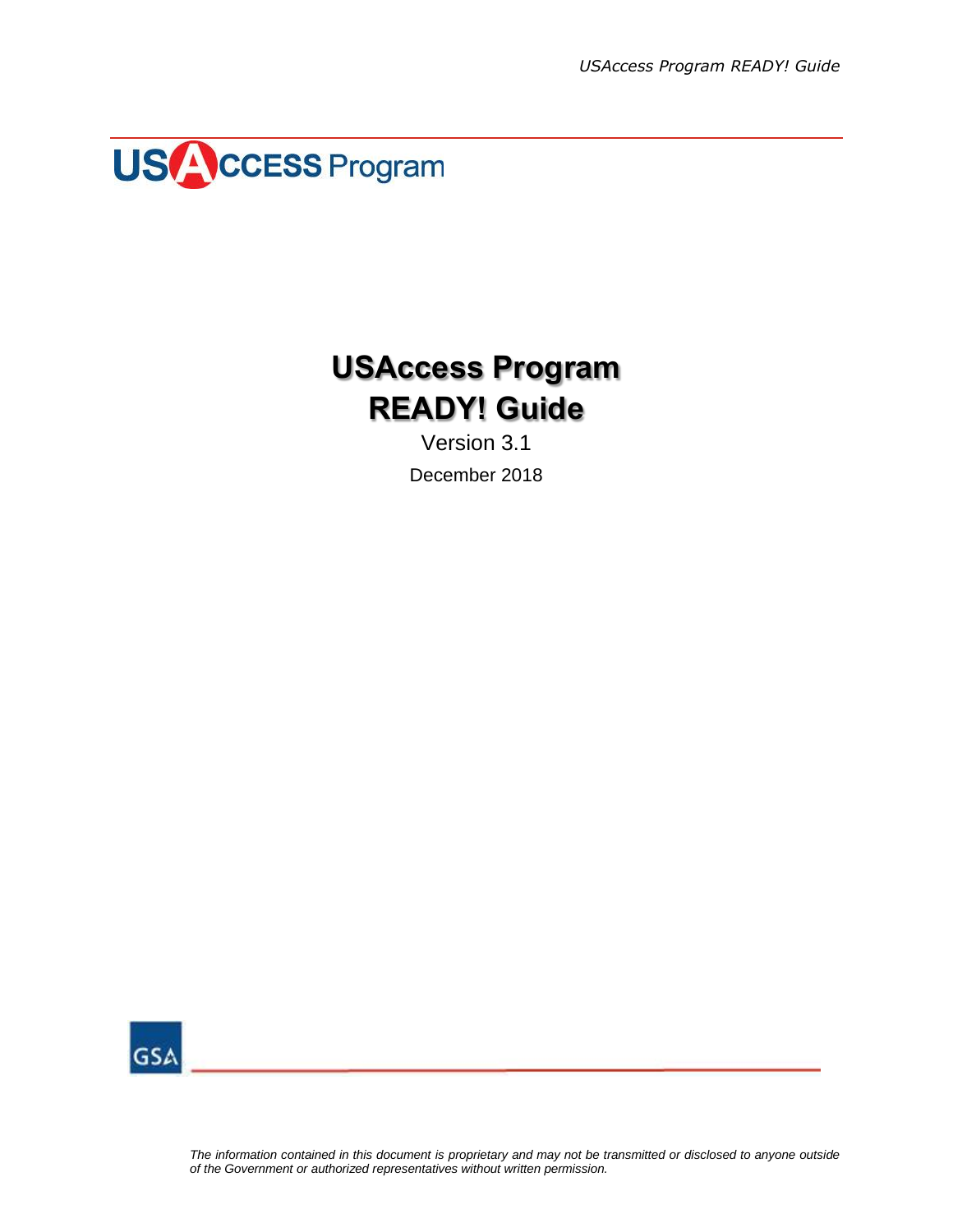| <b>Revision Chart</b> |
|-----------------------|
|-----------------------|

| <b>Version</b> | <b>Primary Author</b>    | <b>Description of Version</b>                                                                                                                                                                                                                                    | <b>Date Completed</b> |
|----------------|--------------------------|------------------------------------------------------------------------------------------------------------------------------------------------------------------------------------------------------------------------------------------------------------------|-----------------------|
| 1.0            | Christian O'Keefe        | Create document                                                                                                                                                                                                                                                  | 05/29/2007            |
| 1.2            | Christine Abruzzi        | Revise with input from Deployment Working<br>Group and Network Architect.                                                                                                                                                                                        | 07/01/2007            |
| 1.3            | Christian O'Keefe        | Significant additions include the following:<br>• Sample configuration diagrams<br>Power requirements<br>Activator role<br>Site Roles & Processes<br>- Credentialing Center POC<br><b>Smartcard Receiving &amp; Handling</b><br>Process<br><b>Escort Process</b> | 07/15/2007            |
| 1.4            | <b>Christine Abruzzi</b> | Updated with lessons learned                                                                                                                                                                                                                                     | 07/29/2007            |
| 1.5            | Christian O'Keefe        | Significant changes to IT Requirements<br>include:<br>• Removed 5505 reference<br>Added Cisco 3002 VPN Router<br>٠<br>• Added Linksys 2008 Switch<br>Added diagrams for network connection<br>requirements                                                       | 10/22/2007            |
| 1.6            | Christian O'Keefe        | Changes include:<br>• Added high-level deployment timeline<br>• Updated references to IPSec over UDP<br>and IPSec over TCP<br>• Removed high-level architecture<br>diagram<br>Standardized terminology                                                           | 05/27/2008            |
| 1.7            | <b>Terry Roper</b>       | Removed third IP address and changed<br>EDS references to DXC. Updated all<br>sections.                                                                                                                                                                          | 01/26/2011            |
| 2.0            | <b>Terry Roper</b>       | Updated for new environment as of<br>4/1/2012                                                                                                                                                                                                                    | 04/12/2012            |
| 2.1            | <b>Terry Roper</b>       | <b>Updated for Perspecta</b>                                                                                                                                                                                                                                     | 11/2016               |
| 3.0            | <b>MSO</b>               | Significant changes to account for<br>Credentialing Units and creation of a<br>separate deployment process document                                                                                                                                              | 03/2018               |
| 3.1            | <b>MSO</b>               | Changed DXC references to Perspecta                                                                                                                                                                                                                              | 12/2018               |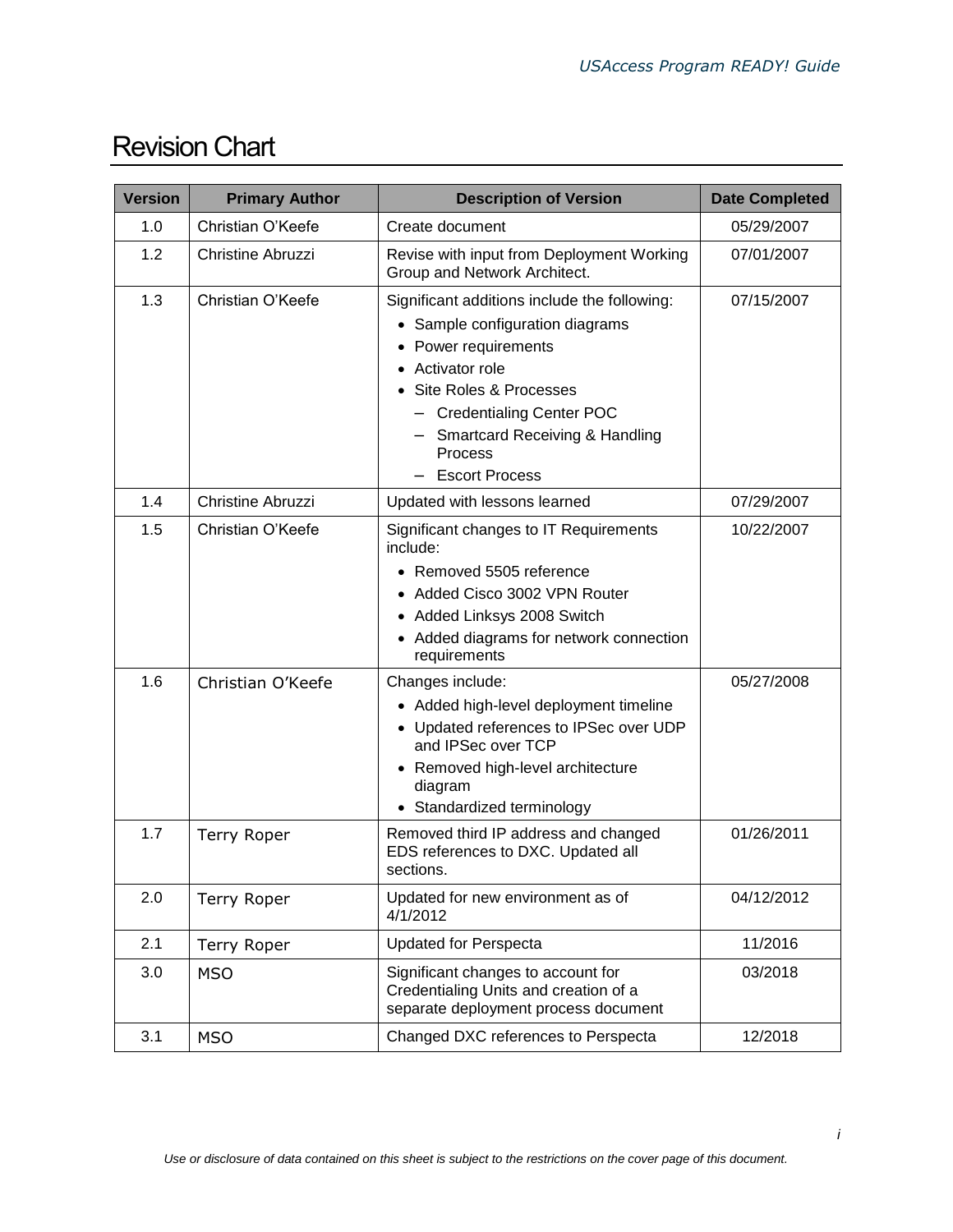### **Table of Contents**

| 1.0                      |  |
|--------------------------|--|
| 1.1<br>1.2               |  |
| 2.0                      |  |
| 2.1<br>2.2<br>2.3        |  |
| 3.0                      |  |
| 4.0                      |  |
| 5.0                      |  |
| 5.1<br>5.2<br>5.3<br>5.4 |  |
| 6.0                      |  |
| 6.1<br>6.2               |  |
| 7.0                      |  |
| 7.1<br>7.2<br>7.3        |  |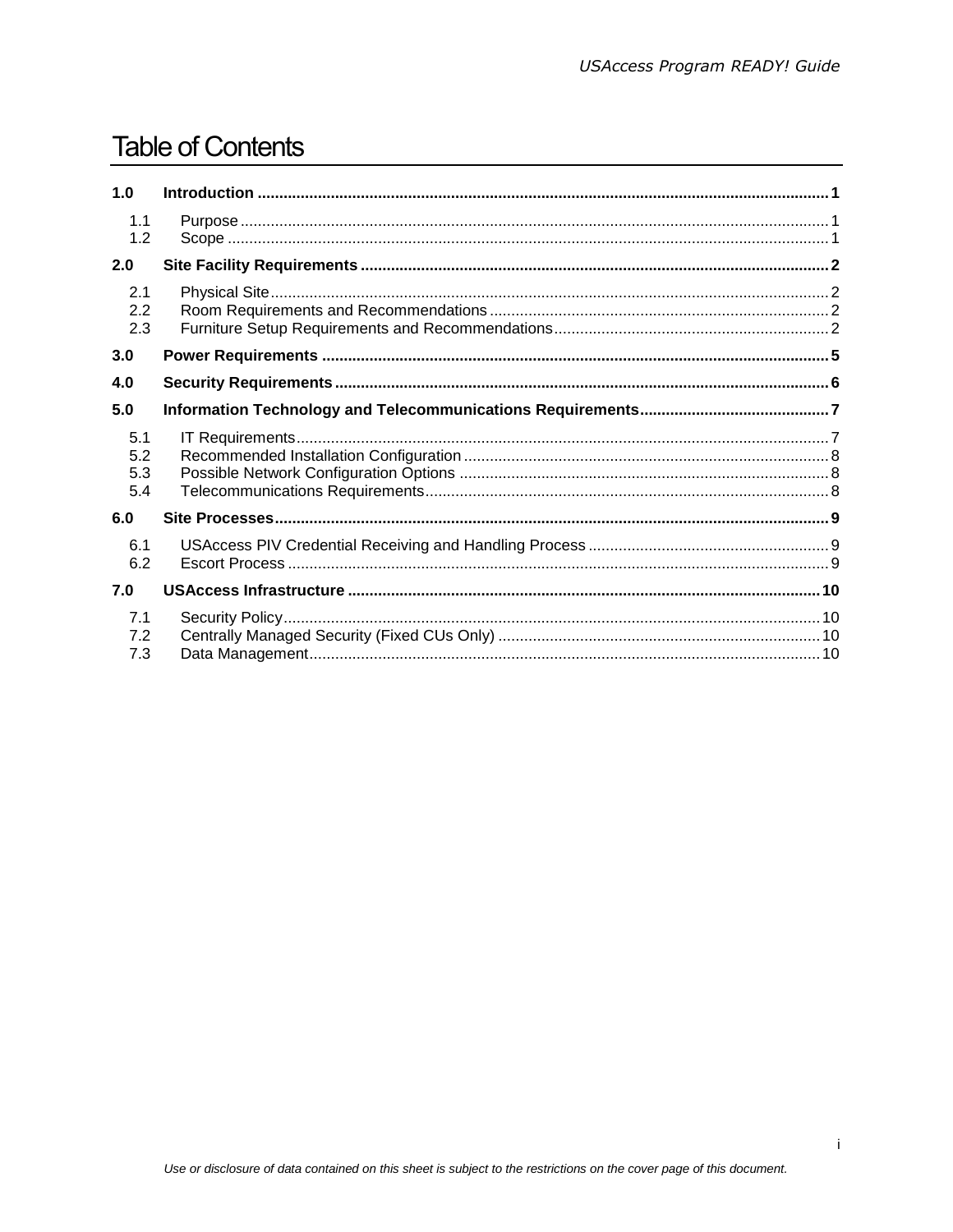# List of Figures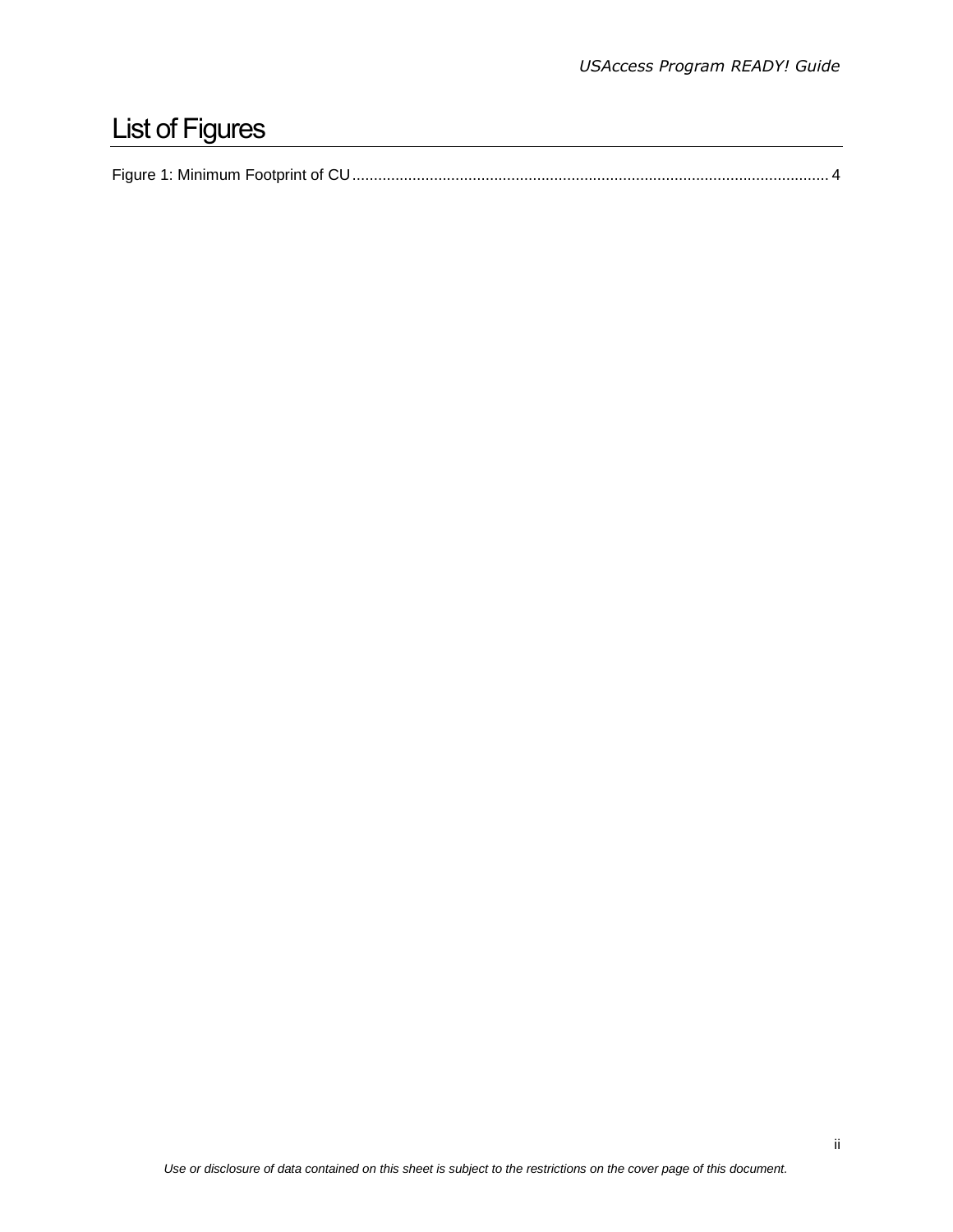## <span id="page-4-0"></span>1.0 Introduction

Homeland Security Presidential Directive 12 (HSPD-12), "Policy for a Common Identification Standard for Federal Employees and Contractors," established the requirement for a mandatory, Government-wide standard for secure and reliable forms of identification issued by the Federal Government to its employees and contractor employees assigned to Government contracts in order to enhance security, increase Government efficiency, reduce identity fraud, and protect personal privacy. As a result, the National Institute of Standards and Technology (NIST) released "Federal Information Processing Standard (FIPS) 201: Personal Identity Verification (PIV) of Federal Employees and Contractors" on February 25, 2005 (updated to FIPS 201-2 in August 2015). FIPS establishes the requirements and business processes for the development of PIV contact and contactless credentials.

The USAccess Program provides a turnkey service to produce compliant PIV credentials and to maintain associated identity accounts. The USAccess mission is to serve as the Executive Agent for Governmentwide acquisition of information technology to implement HSPD-12. That mission includes the effort to provide Federal agencies with interoperable identity management and credentialing solutions that provide end-to-end services to enroll applicants, issue credentials, and manage the lifecycle of these credentials.

All HSPD-12 Credentialing Centers must meet the requirements set forth in this document.

#### <span id="page-4-1"></span>1.1 Purpose

The USAccess Program READY! Guide is intended to provide Agency personnel with the requirements and information they need to make the decision about whether they are ready to host a Credentialing Unit (CU) at their site.

#### <span id="page-4-2"></span>1.2 Scope

The scope of this document encompasses the requirements for site facility, power, security, Information Technology (IT), and telecom. This document also provides information on expected site processes and the USAccess system infrastructure.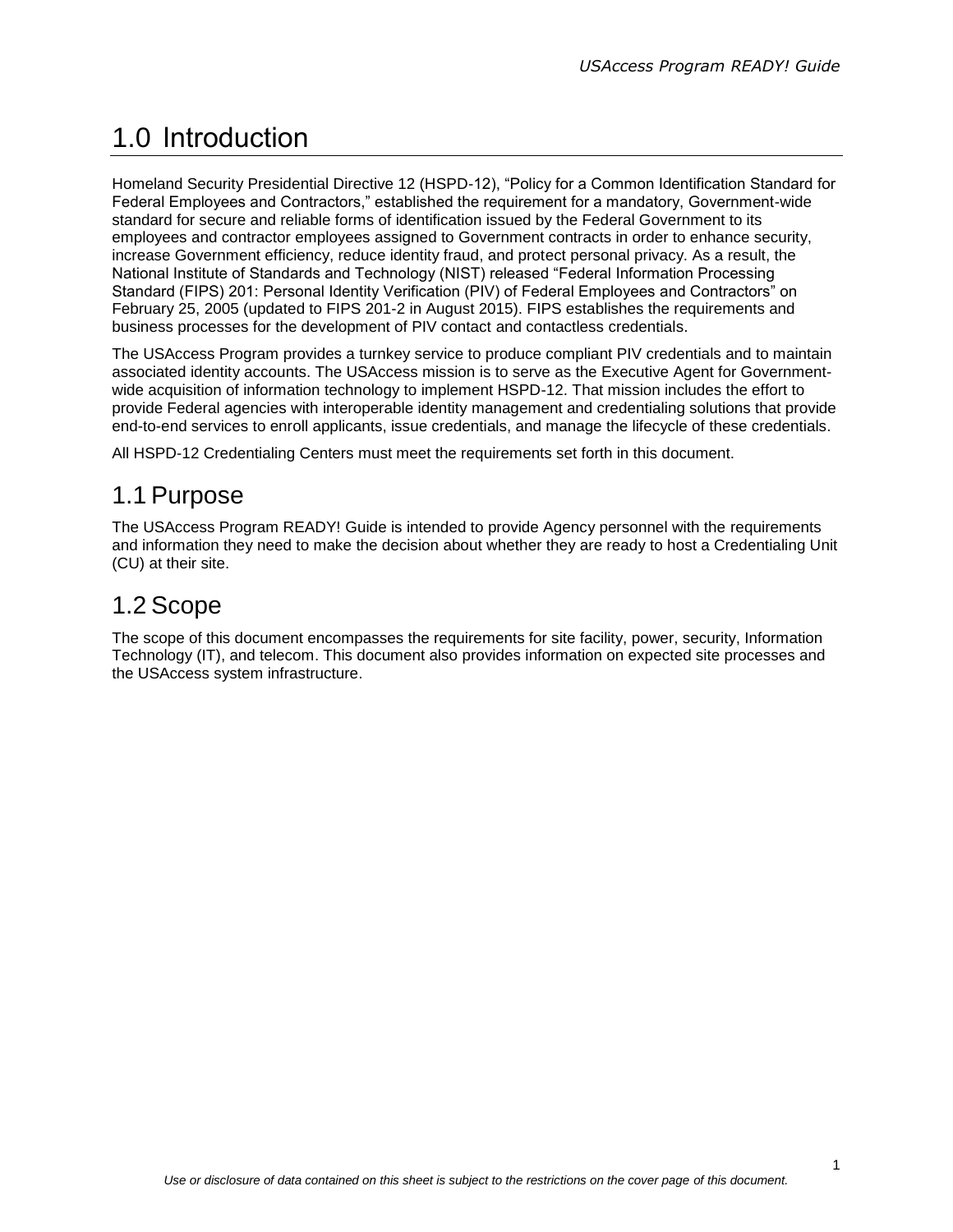## <span id="page-5-0"></span>2.0 Site Facility Requirements

The following sections describe the physical site requirements and additional recommendations for site setup. Also included are examples of Enrollment and Activation Station room footprints for ensuring privacy.

### <span id="page-5-1"></span>2.1 Physical Site

Potential locations for Credentialing Centers should be evaluated and selected based on the following set of specifications:

- The building is owned by the Federal Government or contains federally leased space.
- The building is accessible by public transportation, if available.
- The building meets Federal requirements for disabled individuals under the Americans with Disabilities Act requirements. This includes parking, ramps, automatic entryway, elevators, etc.
- The building maintains the applicable level of physical security.

Once a building has been identified as a potential Credentialing Center, appropriate space inside the building should be identified. The following Room Requirements and Recommendations provide guidelines for the location within the building and build-out of a room for the Credentialing Center.

### <span id="page-5-2"></span>2.2 Room Requirements and Recommendations

An identified space within the building selected as a potential Credentialing Center should be evaluated for the following requirements before finalizing its location:

- The Credentialing Center space is centrally located for easy access near a main entryway or elevator.
- The Credentialing Center space has adequate, accurate, and visible signage to help navigate from the main entrance(s).
- The recommended space is large enough that it can be configured to accommodate the Credentialing Unit(s), privacy counters and/or barriers, and a queuing/waiting area. Where possible, it is best to have the waiting area physically separated from the CU to allow for 1-to-1 privacy between a Registrar and an Applicant.
- The space is used for credentialing only. If that is not possible, all USAccess Credentialing Center equipment should be segregated from any other hardware used for other purposes.
- At a minimum, the space must be lockable from the outside.
- The space has functioning electrical outlets, a telephone with local contact number and voice mail, and a network connection.
- The space is well lit, clean, and secure.
- A copy of the USAccess PIV Privacy Notice must be posted in clear view, identifying what information is being collected, why it is being collected, who has access to it, and where it is stored. The USAccess Program has the PIV Privacy Notice available for printing in poster size and 8 ½" x 11".

The space to house a Credentialing Center should meet all of the above requirements and recommendations.

#### <span id="page-5-3"></span>2.3 Furniture Setup Requirements and Recommendations

Each Credentialing Center should be equipped with a furniture setup that meets the following specifications:

 For the CU, a large desk/table capable of handling a laptop with several peripherals. The desk/table may be modular (part of cubicle or wall structure) or standalone. The desk/table should be accessible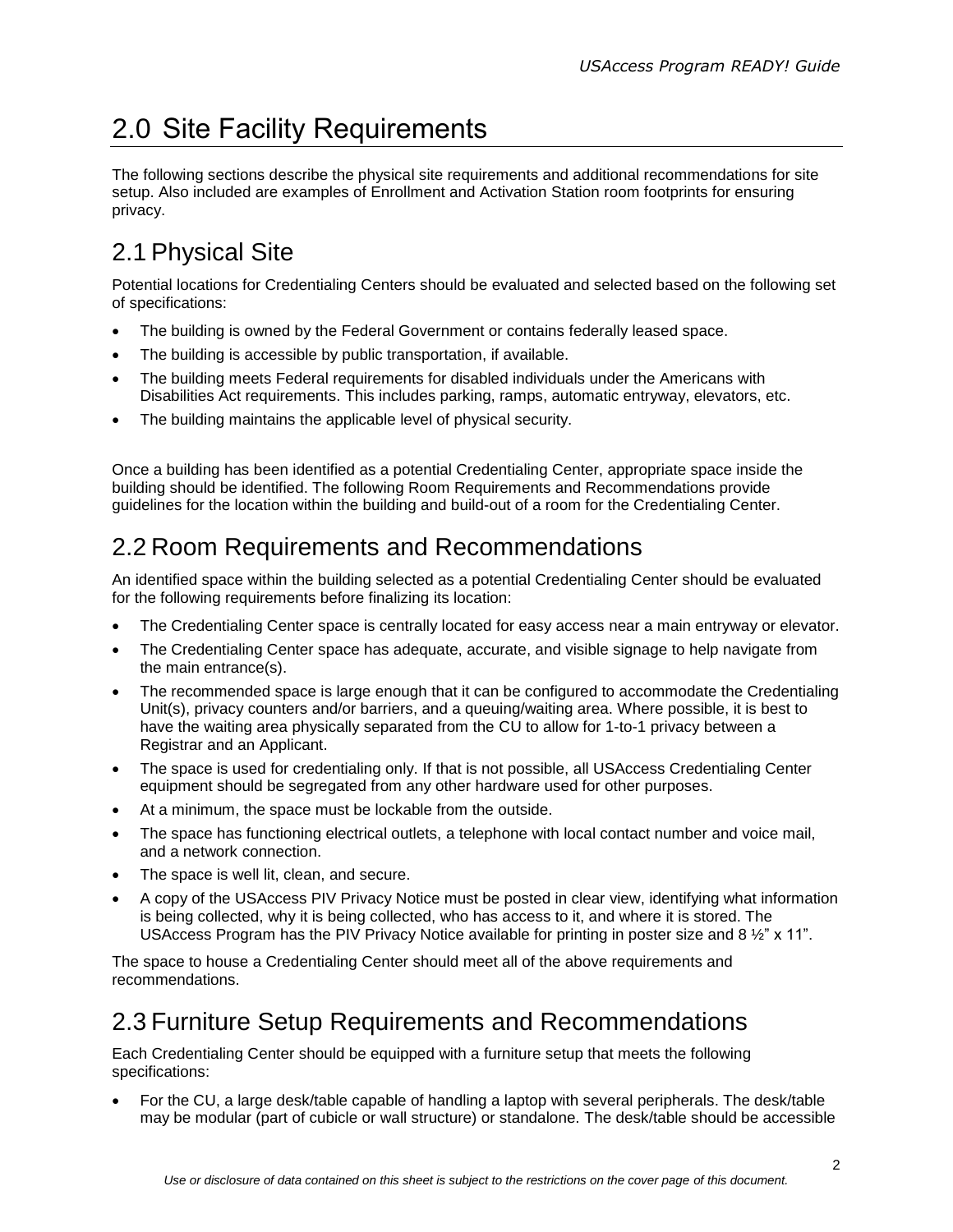by seated users side by side so that both the role holder and the applicant can see the screen. The CU takes up approximately 48" x 33" of desk surface space and weighs approximately 50 pounds.

- The CU requires a minimum of two chairs—one for the Registrar and one for the Applicant.
- In order to optimize photo quality, standard office lighting is required in the area of the CU. However, overhead lighting that is too bright can adversely affect photo capture. In this case, supplemental, frontal lighting (such as a photo lamp) is recommended (but not provided by the USAccess Program).
- Additionally, a blue backdrop is provided with CUs. Allow space behind the Applicant's chair for a blue backdrop and stand, if you have one.
- Excessive sunlight has a negative effect on photo quality. Plan to place the CU away from windows or shade the windows to block excessive sunlight.
- Whenever possible, a CU used for unattended activation should be located near or with easy access to an Activator to allow credential holders easy access to rained personnel, in case of questions during unattended activation.
- Barriers should be placed in a manner that shields screens from the view of waiting Applicants or from other Credentialing Units. This is only necessary if the room configuration does not allow for such privacy to occur naturally.
- A safe or a secured cabinet must be located within each of the Credentialing Centers. The safe (or cabinet) is used to store new credentials prior to issuing them to the credential holders and subsequent activation.

For a general idea of a possible station setup, see the example below.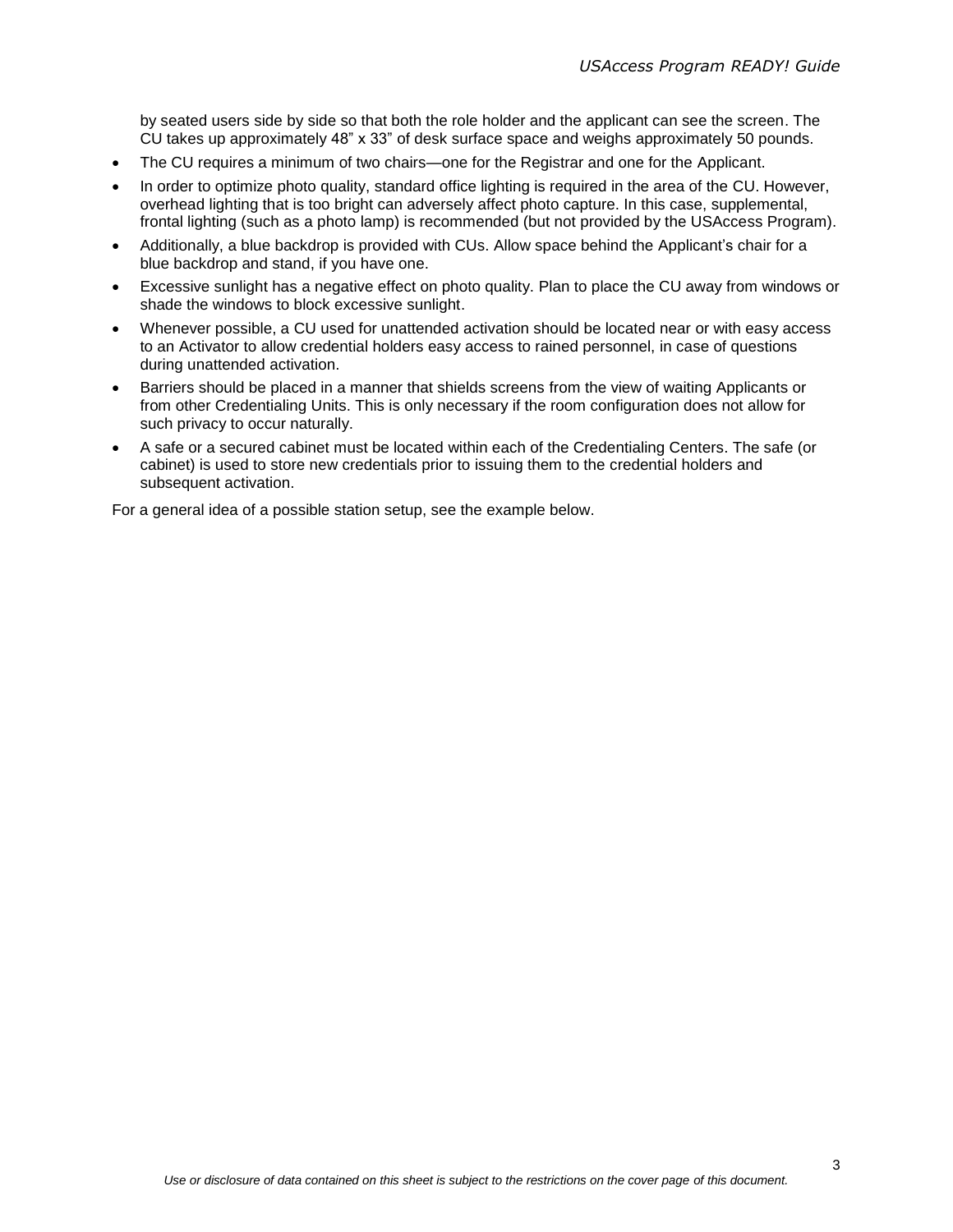

<span id="page-7-0"></span>**Figure 1: Minimum Footprint of CU**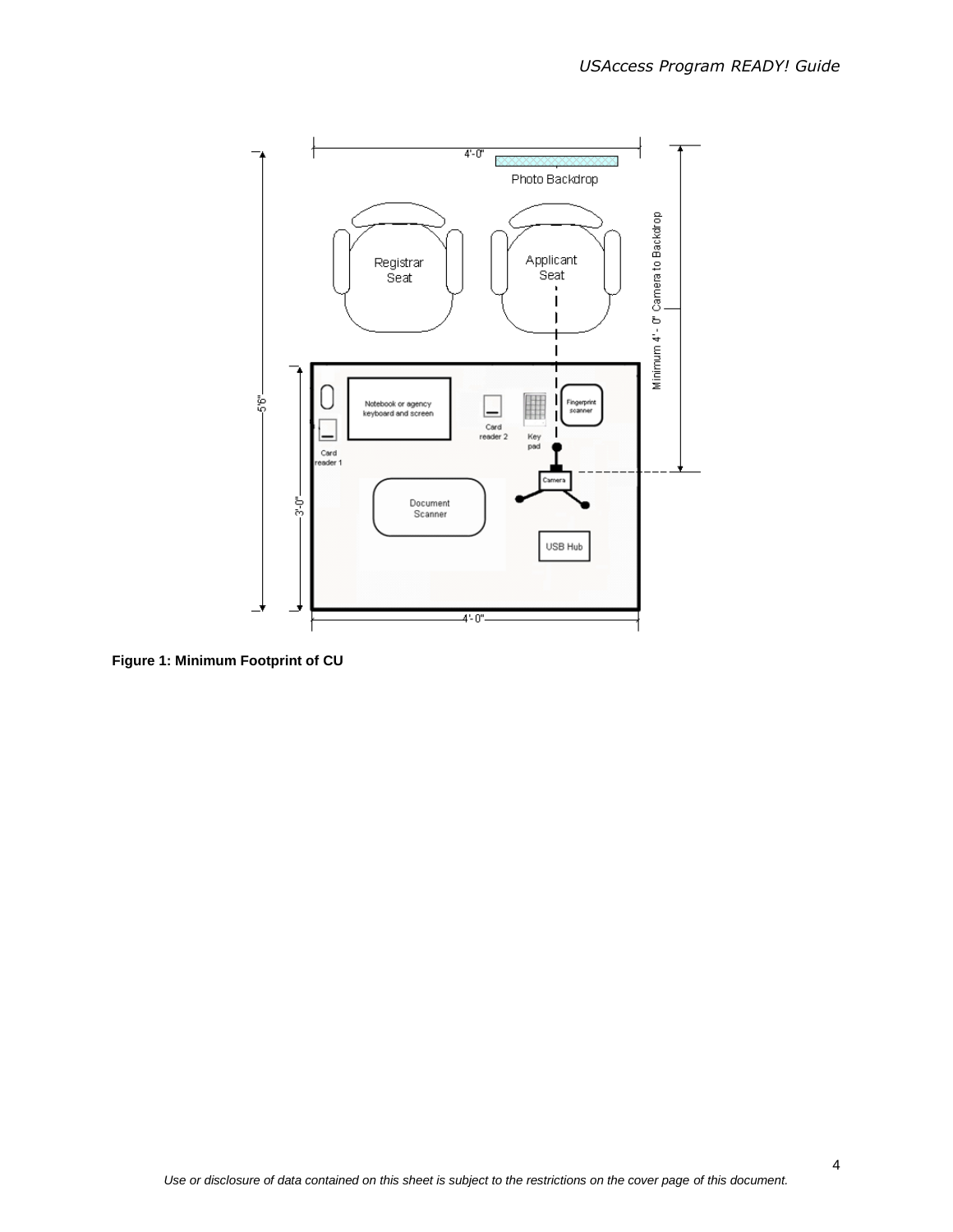### <span id="page-8-0"></span>3.0 Power Requirements

Mobile and Fixed CUs, and the Virtual Private Network (VPN) communications equipment require standard 120 Volt AC power. The Mobile and Fixed CUs come with one surge protector each.

All of the equipment for a single CU requires a minimum of 3.3 amps of power.

Each VPN device requires a minimum of 1.8 amps of power.

Given that a standard 120 Volt AC 20 amp circuit should not be loaded to more than 80% (16 amps) of its capacity (20 amps), it is recommended that there be at least one dedicated 20 amp 120 Volt AC circuit for each group of no more than two CUs and one site VPN. See below for an example:

MCU or FCU 3.3 amps x 2= 6.6 amps Site VPN Concentrator  $1.8$  amps x  $1 = 1.8$  amps Total =  $8.4$  amps

This would also allow for additional CUs later if needed.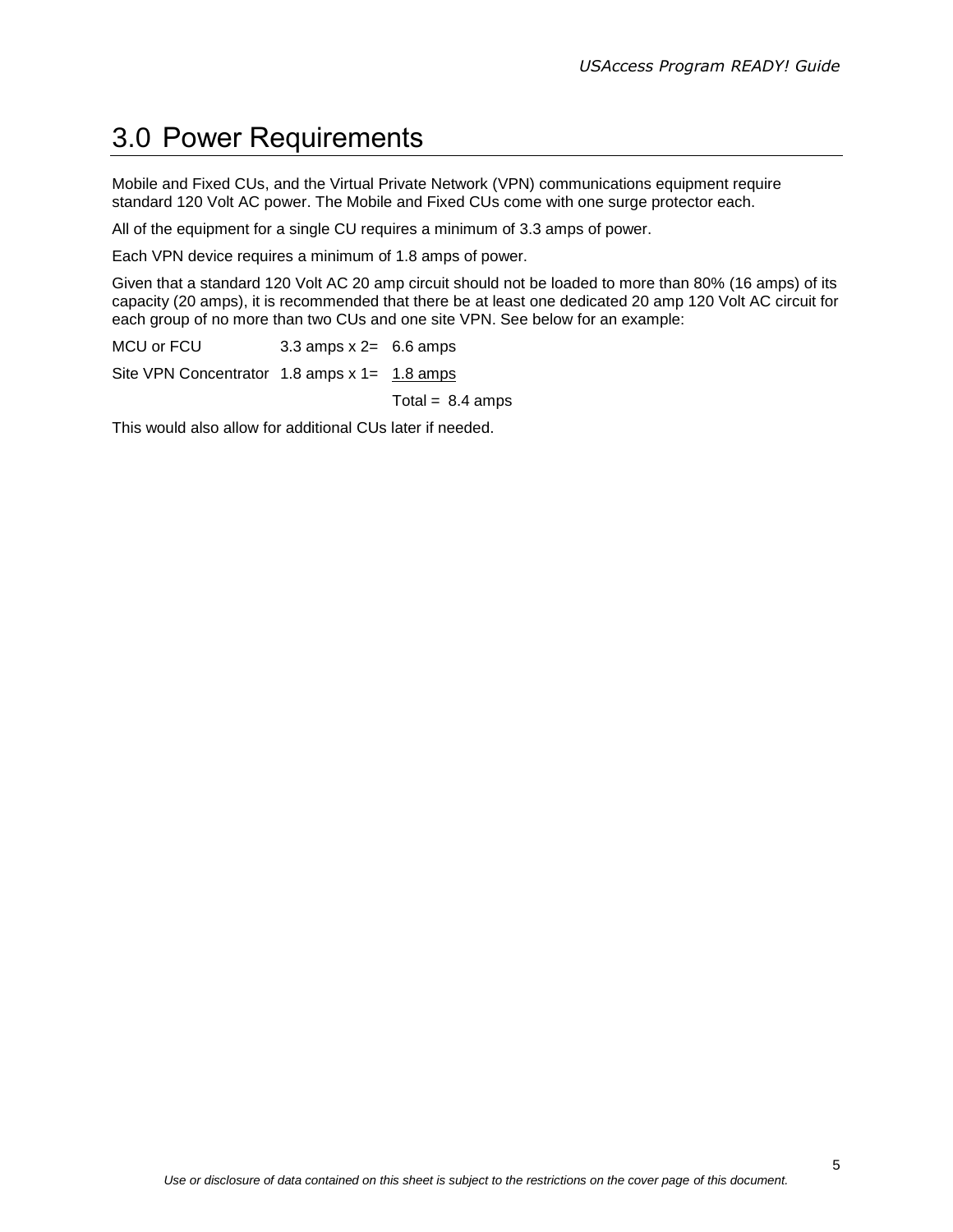### <span id="page-9-0"></span>4.0 Security Requirements

The following minimum security requirements apply to all Credentialing Centers, whether Shared or Dedicated:

- A safe or a locked cabinet must be utilized to secure the USAccess PIV Credentials until activated.
- The Credentialing Center must be locked when not occupied.
- Security measures must be in place that safeguard against the disclosure of sensitive information, and prevent unauthorized access to USAccess Credentialing Center equipment.
- USAccess Credentialing Center equipment may not be tampered with.
- USAccess Credentialing Center Fixed equipment may not be added to, or changed in any way.
- Network cables and USB cords must not be moved to different ports without permission from the USAccess Help Desk.
- Credentialing Center VPN devices may not be moved without MSO authorization. Requests to move, add, or change Credentialing Center equipment must be made through the GSA MSO.
- Only trained Registrars should have access to the Credentialing Center equipment. This does not include the Fixed CUs being used for activation, which may be accessed by credential holders (for unattended activation), or Activators and credential holders (for attended activation).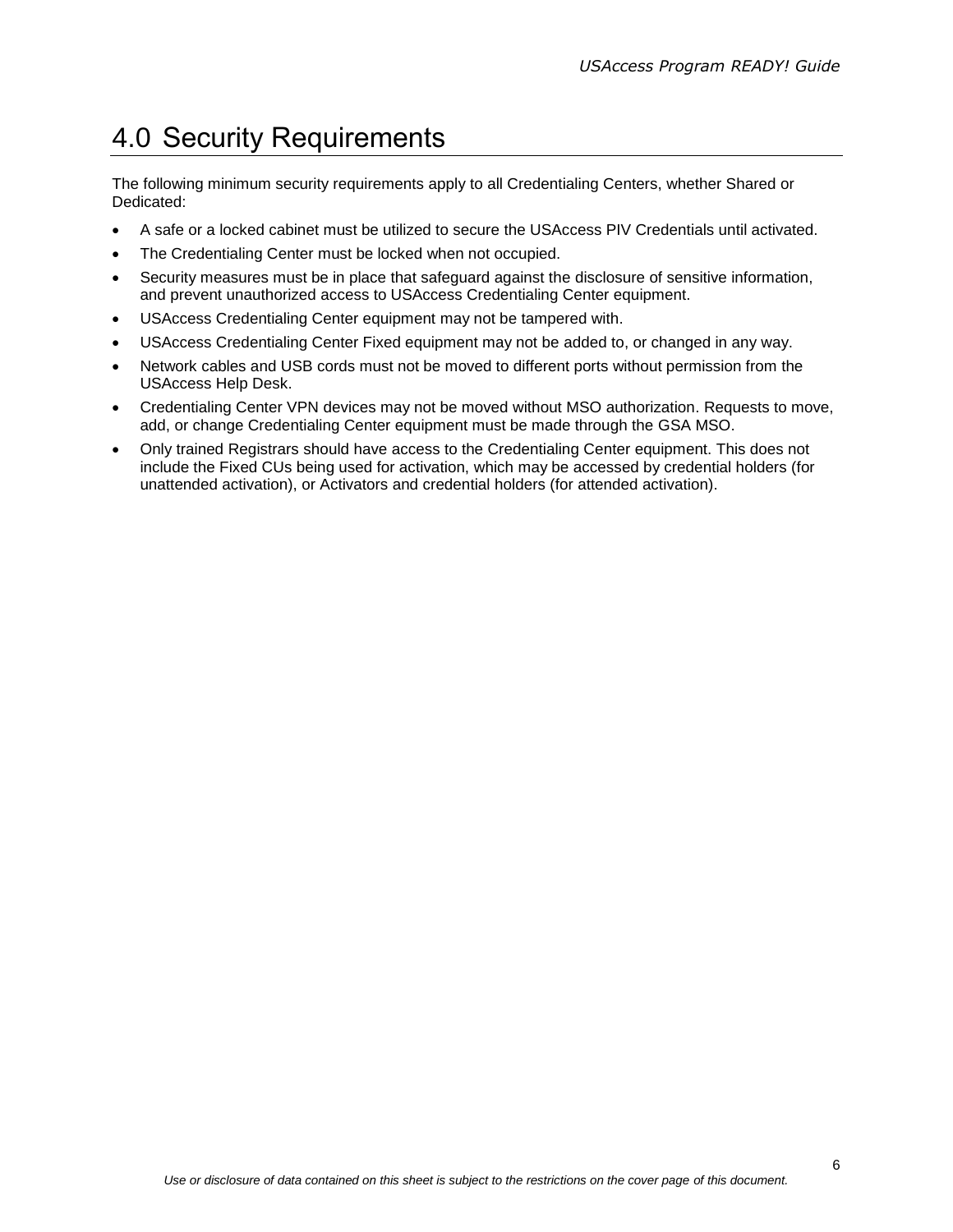### <span id="page-10-0"></span>5.0 Information Technology and Telecommunications **Requirements**

This section defines the IT requirements, the recommended site network configuration, and telecommunications requirements.

A Fixed Credentialing Center consists of at least one of each of the following components:

- A VPN device that is FIPS 140-2 validated (Fixed Sites only).
- Credentialing Unit
- Surge Protector

#### <span id="page-10-1"></span>5.1 IT Requirements

The network requirements for standing up a USAccess Fixed Credentialing Center are as follows:

- An Internet Protocol (IP) address must be established for each VPN device.
- The IP address must be communicated to the USAccess Deployment Engineer, via the SET! Worksheet, prior to the deployment of the Credentialing Center.
- The IP address for the VPN device must have either a publicly routable IP address or a static translation to a publicly routable IP address

Two VPN tunnel solutions are supported. Internet Protocol Security (IPSec) over Transmission Control Protocol (TCP) and IPSec over User Datagram Protocol (UDP).

- For IPSec over TCP, traffic must be allowed outbound to connect to the following IP addresses on port 443:
	- $-206.164.88.135$
- 204.105.88.64For IPSec over UDP, traffic must be allowed both inbound and outbound to the following IP addresses:
	- $-206.164.88.135$
- 204.105.88.64The following ports and protocols are used for IPSec over UDP:
	- $-$  UDP 500
	- $-$  UDP 4500
	- IP Protocol 50 (ESP)
	- IP Protocol 51 (AH)
- No third-party software or hardware may be added to the Fixed CUs. Software is installed on all the Fixed CUs that prevents the installation of any additional software or drivers.
- Outside of local network connectivity and performance, no support is expected from local network administrators for the Fixed CUs. All support requests for Fixed CUs are handled by the USAccess Help Desk. For Mobile CUs, local IT or other agency personnel are responsible for all network, proxy, configuration settings and anti-virus. The USAccess Help Desk is available to troubleshoot enrollment, activation or other USAccess software issues.
- Optionally, a separate circuit (i.e. DSL, T-1, etc.) may be used.
- Recommended bandwidth is a minimum of 5-10 mbps up and down. Although a line provisioned less than 5 mbps may work, it increases processing time for enrollments. Since enrollments are webbased and information is being sent throughout the enrollment and activation process rather than just at the end of the enrollment/activation activity, a consistent network connection and adequate speed are necessary for a good user experience. The USAccess Program does not provide a dedicated circuit. Note: if adding more stations to that line more throughput could be needed.
- Upload speed is important, as the Registrars send 3-5MB of data for each enrollment processed.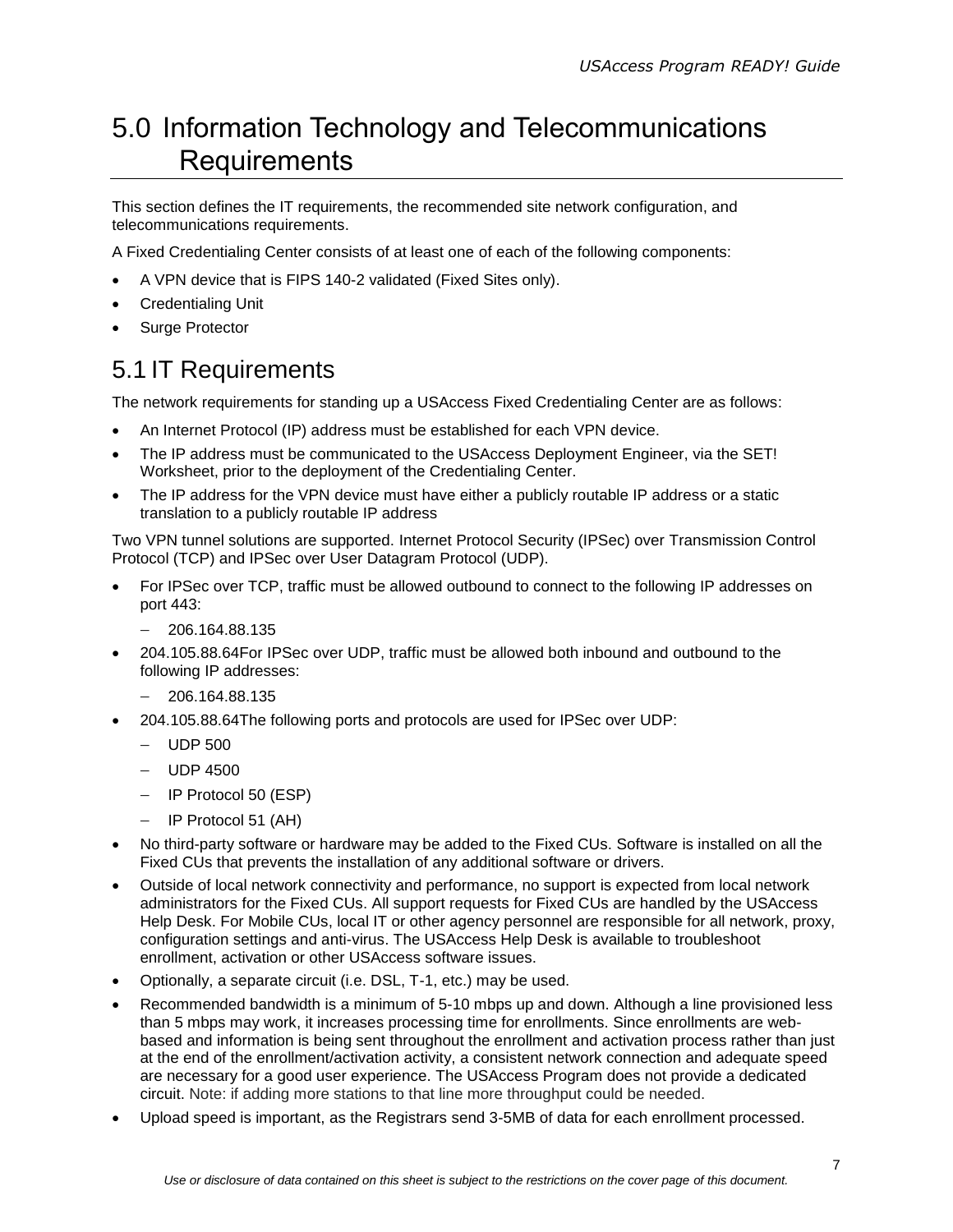#### <span id="page-11-0"></span>5.2 Recommended Installation Configuration

The ideal configuration for Fixed CUs is that all deployed terminals are directly connected to the VPN device. A CAT6 cable should be plugged into the back of the router and the other end into your network jack. The VPN router should be connected to a surge protector. For Mobile CUs, all deployed terminals should be directed connected to the surge protector. All of these components should exist within the same physical boundary (i.e. within the same room, behind locked doors).

#### <span id="page-11-1"></span>5.3 Possible Network Configuration Options

The Agency's choice in network configuration must be indicated on the SET! Worksheet before deployment.

| Configuration                                                              | <b>Characteristics/Requirements</b>                                                                                                                                                 |
|----------------------------------------------------------------------------|-------------------------------------------------------------------------------------------------------------------------------------------------------------------------------------|
| Installed on Agency Wide<br>Area Network (WAN) utilizing<br>IPSec over UDP | • Site must provide an IP address, which is configured into the VPN<br>device prior to deployment.                                                                                  |
|                                                                            | • Protocols 50 and 51 and ports 500 and 4500 must be opened to<br>outbound communications.                                                                                          |
|                                                                            | • Proxies and Internet monitoring tools (such as Web Sense and<br>Web Inspector) may interfere with workstation authentication and<br>must be changed to permit IPSec traffic flow. |
| Installed on Agency WAN<br>Utilizing IPSec over TCP                        | • Site must provide an IP address, which is configured into the VPN<br>device prior to deployment.                                                                                  |
|                                                                            | • Port 443 must be opened to outbound communications.                                                                                                                               |
|                                                                            | • Proxies and Internet monitoring tools (such as Web Sense and<br>Web Inspector) may interfere with workstation authentication and<br>must be changed to permit IPSec traffic flow. |
| Dedicated Circuit (DSL, T1,<br>etc.)                                       | • Site must obtain a static IP address from network provider, which<br>is configured into the VPN device prior to deployment.                                                       |
|                                                                            | • Recommend symmetrical networks whenever possible to provide<br>best performance.                                                                                                  |

#### <span id="page-11-2"></span>5.4 Telecommunications Requirements

At least a single telephone line must be available in each room, and needs to be in close proximity to the CU. Each line must have a local contact number, and voicemail setup is recommended for the Registrars. This number is provided on the SET! Worksheet.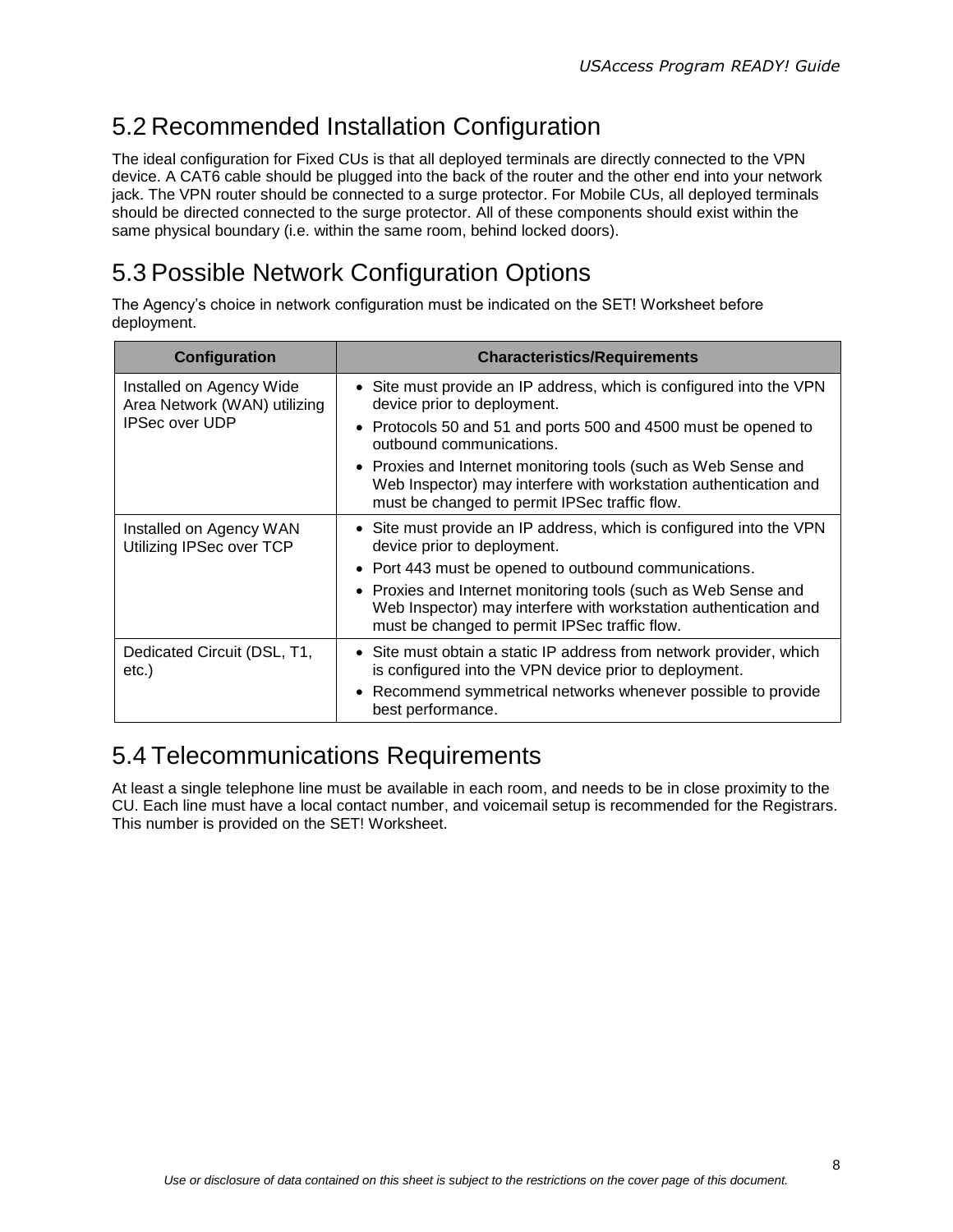### <span id="page-12-0"></span>6.0 Site Processes

This section describes standard processes each site must adopt, and security rules to follow in developing the processes.

#### <span id="page-12-1"></span>6.1 USAccess PIV Credential Receiving and Handling Process

Even though the USAccess PIV Credentials do not contain any electronically stored personal information at the time they are shipped from the manufacturer, they are still considered controlled media. As such, a "chain of trust" must be maintained from the time the credential is received on site until the time it is turned over to the Applicant for activation.

Each site must define and document a secure process for receiving and handling the USAccess PIV Credentials after they are received from the manufacturer. This process should take into consideration any site-specific receiving processes.

During the Site Preparation Process, the Site POC is asked to indicate a Primary Ship To POC in Site Manager, . This information is provided to the USAccess card printing facility for use as the Ship To name and phone number for USAccess PIV Credentials being shipped to the site. **Under no circumstances should a card shipment be signed for by anyone other than the designated POCs** (Registrars may be a designated Ship To POC).

**At no time prior to the activation of the USAccess PIV Credentials should the USAccess PIV Credentials be left unsecured or unattended**. A hand-receipt and/or logging process should be implemented to track any internal transfers of the USAccess PIV Credential packages (i.e., from loading dock personnel to Primary Ship To POC). The PIV Credentials are then "Checked-In' to the USAccess Credential Inventory Tool before being locked in a secure cabinet or safe.

#### <span id="page-12-2"></span>6.2 Escort Process

Depending on site-specific visitor policies, a Credentialing Center POC may also have to devise a process to provide access to non-Agency personnel using the Credentialing Center to enroll for, activate, or update their USAccess PIV Credentials. For instance, the POC may choose to print out a list of all Applicants with appointments for that day and provide the list to the front desk to allow scheduled Applicants access to the Credentialing Center.

View-Only access to the GSA Online Scheduling System can be made available to personnel needing to browse the appointments schedule. Contact the USAccess Help Desk for more information.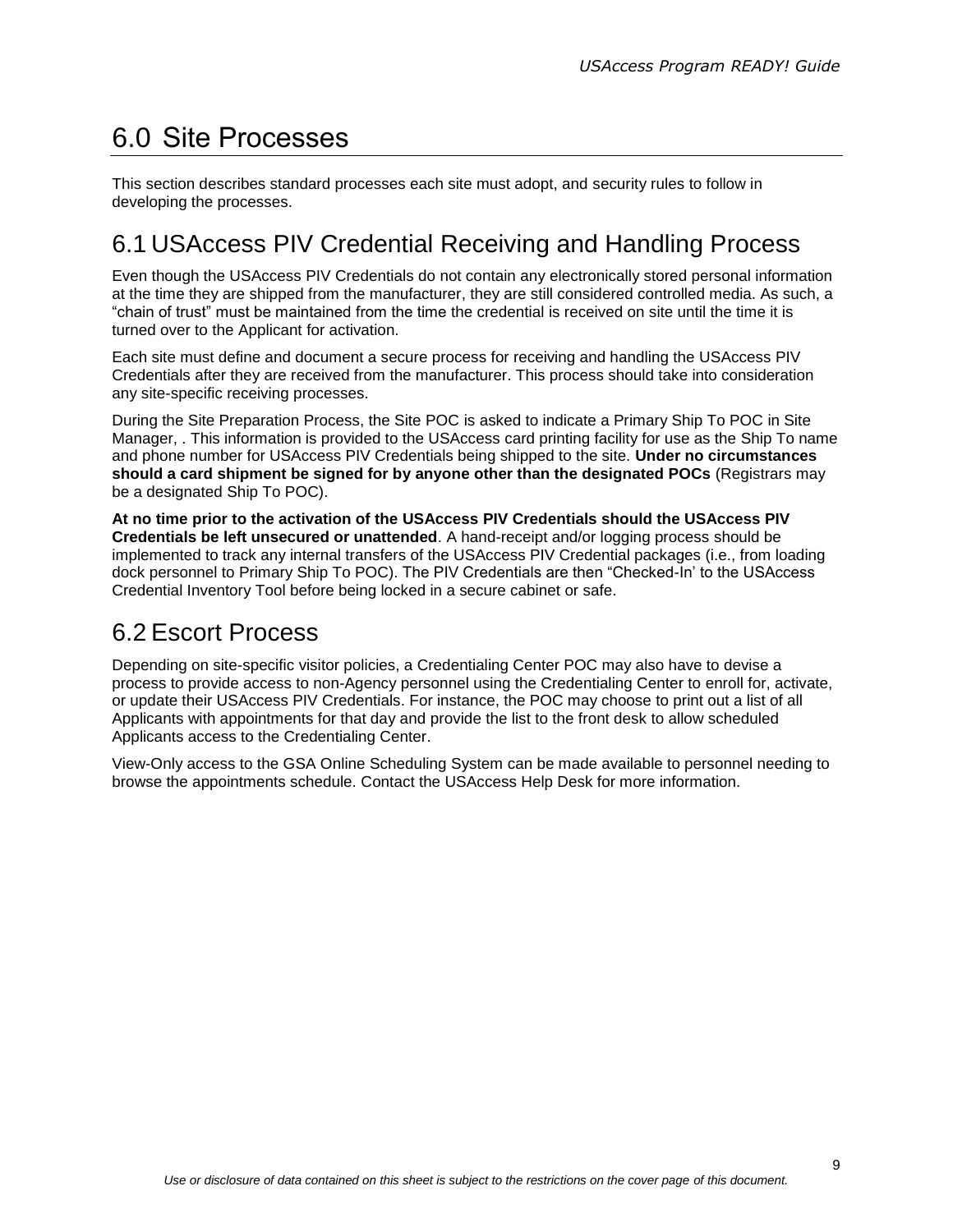### <span id="page-13-0"></span>7.0 USAccess Infrastructure

The backend of the USAccess Program system infrastructure is designed in zones and layers. This approach, in coordination with firewalls, limits interaction between system components to only required interactions.

All accounts on any backend systems are provisioned only with necessary privileges. All accounts and associated privileges follow security standard operation procedures and are required to be periodically audited. All USAccess systems employ Intrusion Prevention System (IPS), Intrusion Detection System (IDS), antivirus, and firewalls to assist in ensuring they remain secured at all times..

FIPS 140-2 level 1, 2, and 3 certified cryptographic modules are used to store all cryptographic keys. All cryptographic operations are executed using FIPS compliant algorithms and key sizes. The system uses an nCipher nShield for NetHSM, which is FIPS 140-2 level 3 compliant.

#### <span id="page-13-1"></span>7.1 Security Policy

All security elements combined in coordination with the overall security policy prevent system components from:

- Accessing the Internet unrestricted (Fixed CUs Only)
- Loading unapproved software (Fixed CU's Only)
- Using the enrollment component for other than its intended purpose.

Personnel security training includes the acknowledgement and acceptance of their trusted role, and undesired actions such as these are expressly disallowed (subsequently logged and audited periodically). Further, system components are technologically prevented from performing such actions. On Fixed CUs, administrative access is exclusive to the remote administrators at the USAccess Program Network Operations Center (NOC). The remote administrators also run regular audit and production reports.

### <span id="page-13-2"></span>7.2 Centrally Managed Security (Fixed CUs Only)

All security policies, patches, updates, DAT files, and configurations are pushed to the Fixed CUs and are administered through a secure central service. In order to maintain up-to-date configurations on the network, the sites must leave the networking equipment and workstations on at all times. This is applicable only to Fixed CU equipment.

#### <span id="page-13-3"></span>7.3 Data Management

USAccess data is never stored on the USAccess workstations. No partial enrollments are permitted—if an enrollment cannot be completed for any reason, no data is stored.